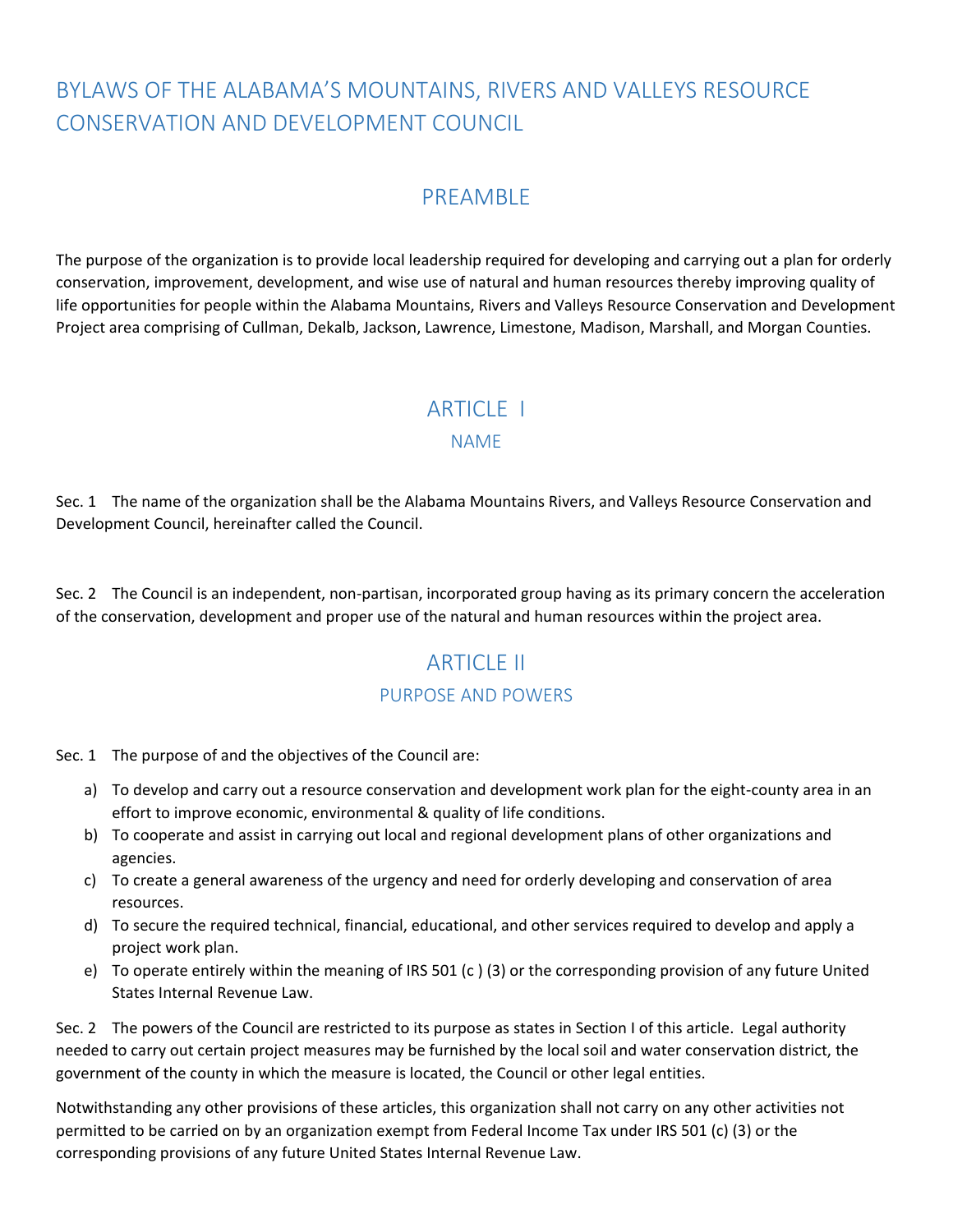# ARTICLE III COUNCIL MEMBERSHIP

At the RC&D county committee level there will be seven (7) different categories of membership. They are as follows:

| 1) Individual                         | 1 vote |
|---------------------------------------|--------|
| 2) Corporate                          | 1 vote |
| 3) Cities & Municipalities            | 1 vote |
| 4) Educator                           | 1 vote |
| 5) County Commission                  | 1 vote |
| 6) Soil & Water Conservation District | 1 vote |
| 7) Member @ Large                     | 1 vote |
|                                       |        |

(Chosen jointly by the SWCD & County Commission)

One (1) dues-paying member representing each category will have voting rights at the county level.

At quarterly, special, and Annual RC&D Council Meetings, voting rights will remain as identified in Article III, Membership, section 1 of these Bylaws.

Dues for each category will be annually established by the RC&D Council Board.

Vacancies at the county level will be filled by the existing RC&D County Committee.

The RC&D County Committee Membership will annually nominate a Board Member from the County RC&D Membership, to represent their county at RC&D Board Meetings. The nominees will be approved or disapproved by the currently sitting Board.

This selected Board Member's name will be submitted to the entire council at the annual meeting for approval. Vacancies will be filled at the next RC&D quarterly or board meeting.

RC&D Council will have an unlimited number of non-voting members who will serve as advisors to the RC&D Council members at the county and council level. The dues for this category of membership will be established annually by the Board.

Addition to Section 1 as amended and approved July 26, 2007.

The RC& D Committee Membership will annually nominate a Board Member from the County RC&D Membership to represent their county at RC&D Board Meetings. The nominees will be approved or disapproved by the currently sitting Board.

Sec. 2 Membership dues will be paid annually.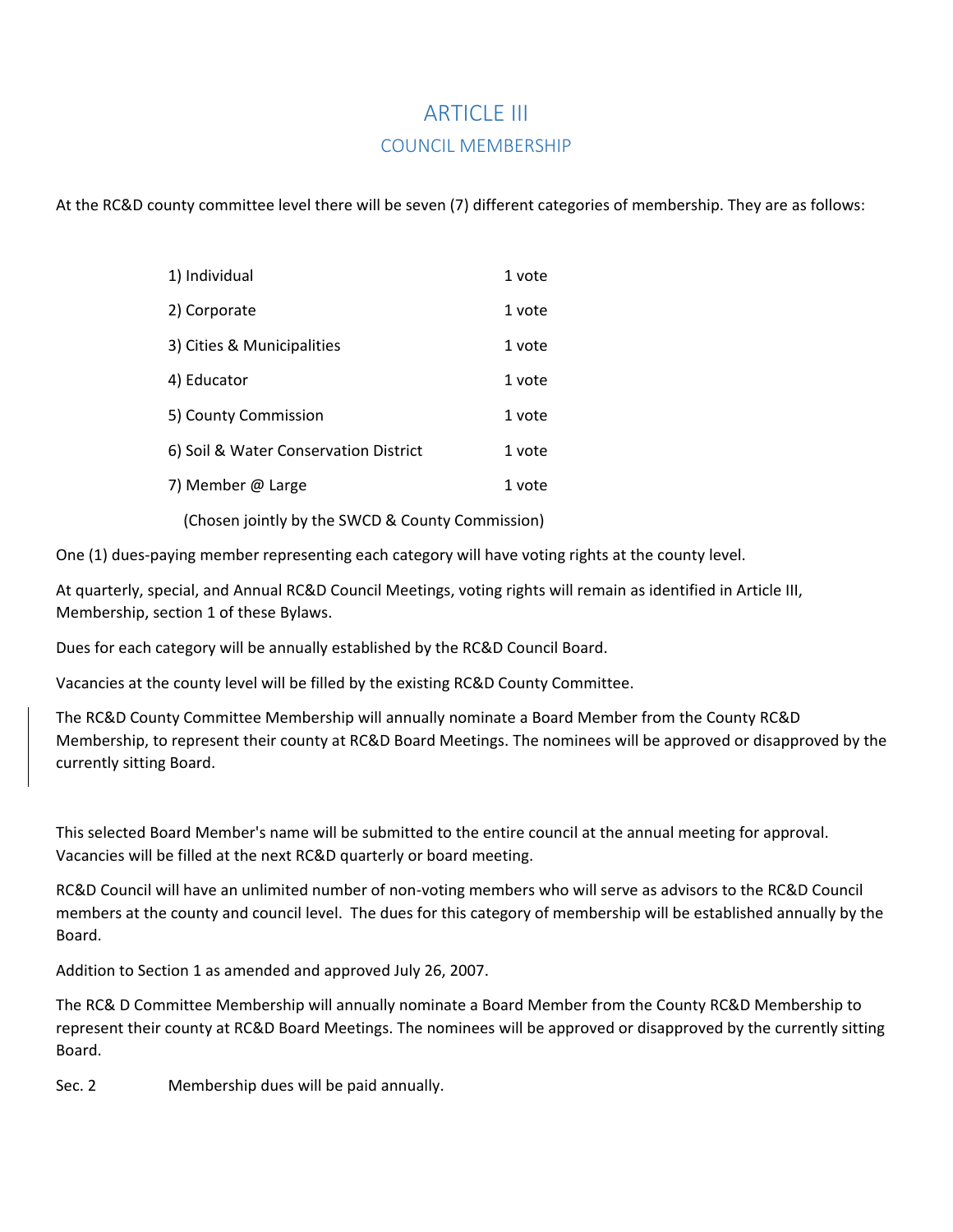# **ARTICLE IV** OFFICIAL BODIES

Sec. 1 There will be a Board of Directors, called the Board.

Sec. 2 Resource conservation and development committees and such standing or special committees may be authorized by the chair.

# **ARTICLE V** COMPOSITION OF OFFICIAL BODIES

Sec. 1 The Board of Directors will be composed of the Council Chairman plus one (1) member from each county as nominated by their respective county Council membership at the annual RC&D Council meeting.

Up to Five Board of Director members, chosen at-large from the general membership categories. (INDIVIDUAL, TOWN, BUSINESS, EDUCATOR and AMERICAN INDIAN), by vote of the membership at the quarterly meeting, may be added to the current Board of Directors composition. Vacancies during the year will be filled by a vote of the membership at the next quarterly meeting.

The immediate past Chairperson may serve on the Board.

Sec. 2 Appointed Committees will be composed of individuals in the various areas of resource development as selected by the Chairman.

### **ARTICLE VI**

#### TERM OF OFFICE

Sec 1 The Chairman, Vice-chairman, Secretary-Treasurer of the council and the at-large Board members shall be elected at the annual RC&D council meeting by a majority vote of council members.

Sec. 2 Members of the Council will serve one year terms. If the respective appointing body does not state otherwise, their member is appointed for another year.

# **ARTICLE VII MEETINGS**

- Sec. 1 The council shall meet on a date selected by the Chairman.
- Sec. 2 Appointed committees shall meet as needed and as requested by the Chairman.
- Sec. 3 Minutes of all meetings of the council shall be provided to each member of the Council.
- Sec. 4 The Board shall meet as called by the Chairman or any two (2) members of the Board.
- Sec. 5 Quorum of the Board shall be those members present at a special or regular meeting.
- Sec. 6 Quorum of the Council shall be those members at a special or regular meeting.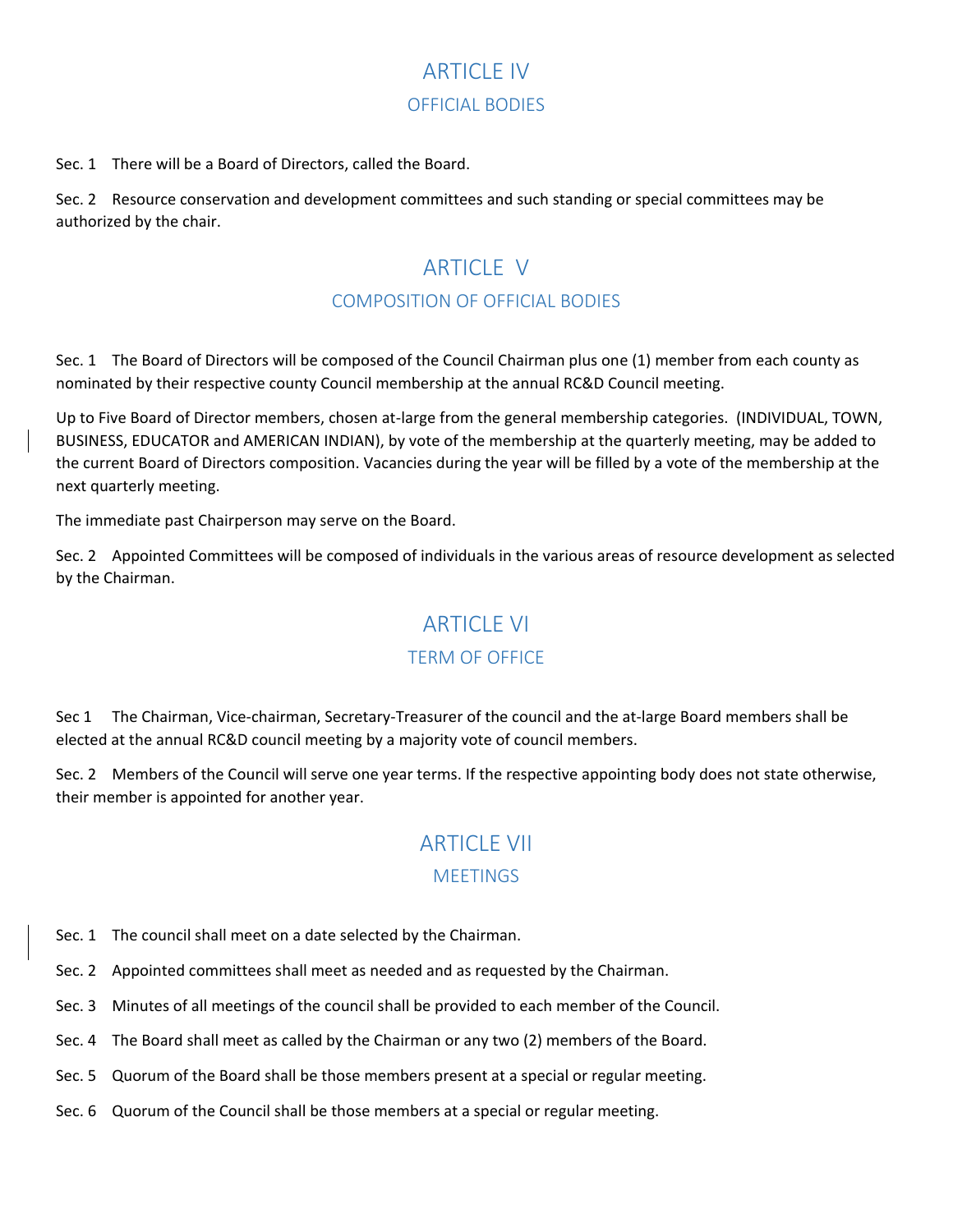Sec.7 When a Board Member must be absent from a Board Meeting He/She may appoint a proxy. The Proxy must be a current Council Member; not a Board Member. The Board Member must notify the Board Chairman in writing prior to the meeting using the following statement. 'I hereby appoint (the name of the proxy) as my proxy to vote on my behalf on (Date)'

## **ARTICLE VIII**

#### OPERATING FUNDS

Sec. 1 The Board shall submit an annual budget for the following fiscal year at the last quarterly meeting of the year.

Sec. 2 Operating funds will consist of dues paid by members, monies received for services, donations, grants and bequests.

Sec.3 The Board may take action, including suspension of grants if a County sponsoring organization does not pay their annual dues.

# ARTICLE IX DUTIES

#### Sec. 1 Duties of officers:

- a) Chairman-Preside at all meetings of the Council and of the Board. Make decisions as per Board Policies.
- b) Vice-chairman- Act for chairman in his absence and others as assigned.
- c) Secretary-Treasury- Keep records of the Council and the Board, receive assessments of monies and disburse funds as authorized by the Board, notify members about meetings and perform other duties naturally incumbent upon the position.

At-Large Board Members-Attend Board meetings and participate in the best interest of the Council.

Sec. 2 Duties of the Board:

- a) Set dues structure
- b) Collect Dues
- c) Arrange for an annual, review, compilation or special audit of the Councils financial affairs by a qualified and disinterested person.
- d) Organize needed committees, give charges to committees, issue instructions and appoint members thereon.
- e) Designate one or more members to represent the organization at meetings, hearings, etc., as considered desirable.
- f) Govern and make decisions for Council and approve expenditures which are in the best interest for achieving the Council's goals and objectives.

Sec. 3 Duties of the Council:

- a) Assign priorities to project measures submitted by the county resource conservation and development committee and other local sponsors.
- b) Invite representatives of agencies and organizations to explain how project measures might be accomplished.
- c) Make special requests of agencies and organization for information and assistance to prepare project plan and carry out project measures.